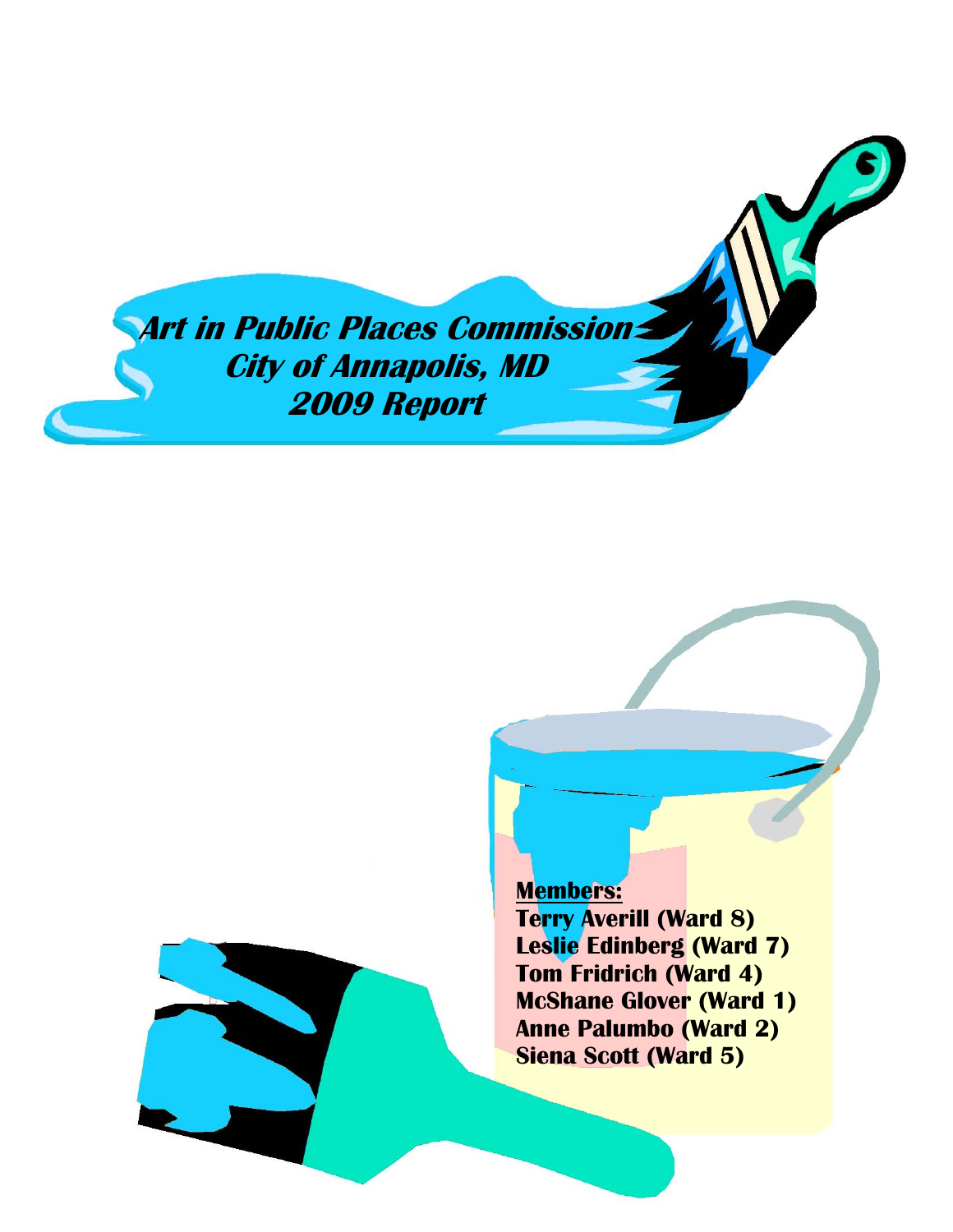# **Art in Public Places Commission**

# **www.annapolis.gov/art**

*Annual Report 2009* 

# **COMMITTEE COMPOSITION**

#### **Membership**:

Term Completed: Elissa Lowell (Ward 6) Ongoing members: Terry Averill (Ward 8), Tom Fridrich, Vice Chair (Ward 4), McShane Glover, Chair (Ward 1), Anne Palumbo (Ward 2), Siena Scott (Ward 5) New Members: Leslie Edinberg (Ward 7) Vacancies: Ward 3, Ward 6 and At Large

Staff Liaison: LeeAnn Plumer Recorder: Tami Hook

Attachment 1 provides information on the current Commissioners

Eleven meetings were held in 2009. (In addition to regular monthly meetings, project sub-committees held separate meetings on specific projects)

# **PROJECTS**

As stated in the 2008 report, there was interest in pursuing the following:

- An artistic plan for the Westgate Circle
- A student-focused event featuring chalk art on sidewalks/parking lots which would be done in concert with the new Arts Magnet school and/or other events
- Better signage for the current city-owned art so people are both alerted to it's location, history and credit is given to the artist(s)
- Continued research and planning to safeguard city-owned art, i.e lighting, cameras, etc.

Since that report, we have also begun to look at the viability of a Living/Green Wall for Annapolis.

## **ART FOR WESTGATE CIRCLE**

Finding some way to beautify Westgate Circle has been under discussion since it was created. There is an unhappy history from 2001, when a competition was held, a winning design named but the project stalled over disagreements between the City and the winning designers on who would install the project.

Tom Fridrich is the project manager for this initiative, with Anne Palumbo assisting. (Terry Averill was involved initially but expressed interest in submitting a proposal so has been excluded from any discussions on the project.) Their concept is a temporary display/sculpture in the Circle area, which could be changed periodically. The Commission does not have the funding to undertake a permanent structure (such as a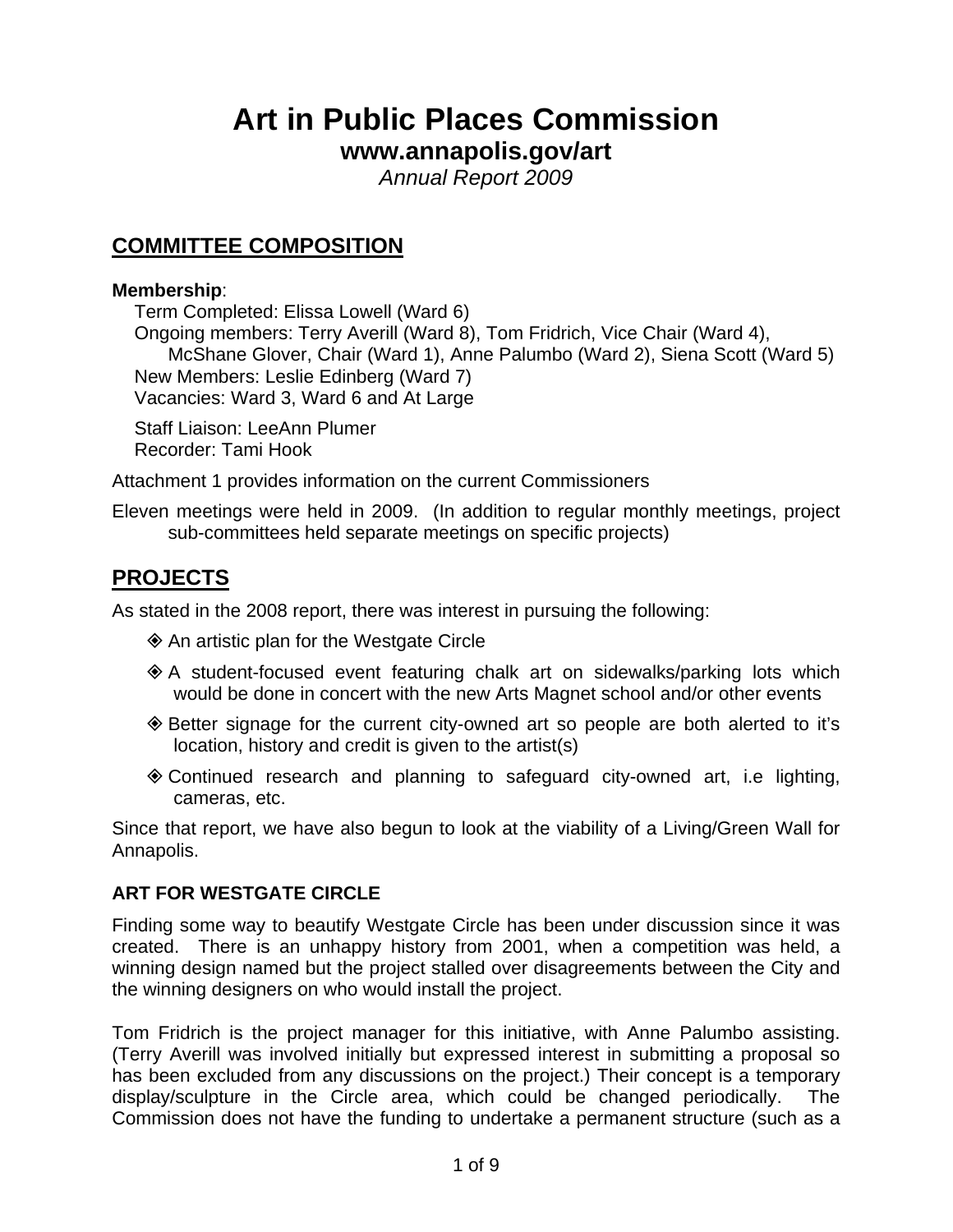statue or fountain) and felt a time-limited, temporary exhibit would be more palatable to all concerned and also provide opportunities for multiple artists.

The project must include a "green" component, in materials, process and/or environment. Rather than a contest format, as previously used, they are inclined toward a Call for Art grant offering. Discussion is ongoing regarding use and number of outside experts as judges and how the final selection would be made. \$25,000 was budgeted for this project.

In an effort to avoid past problems, they met with Lisa Greico (Public Works), Mike Mallinoff (Neighborhood & Environmental Programs) and Mike Miron (Economic Affairs) to discuss concerns and solicit ideas. Some concerns about pedestrian traffic were raised but the overall reception was positive for a more attractive gateway to the city.

Tom and Anne are preparing the Call for Art for discussion by the Commission.

## **SIDEWALK CHALK ART**

Siena Scott has been overseeing this project. In April, she drafted a Request for Services for a Coordinator for a sidewalk art event (modeled after the Savannah College of Art program) to involve members of the community, artists and the general public, in display of temporary art designed on sidewalks within the City of Annapolis. The RFS was sent to Brian Snyder, Purchasing Officer, for review.

We learned that the Magnet School was planning a sidewalk art activity as part of their Grand Opening in October. A decision was made to support the Magnet School event and learn about producing a similar event in the future. Carol Alexander contacted the Commission and we agreed to supply chalk as needed. Siena made several attempts to ascertain what the monies were but Carol said that she had been unable to get any estimates from the teachers. A week prior to the event, \$200 was requested to supply the chalk and the Commission approved that and requested an invoice. Shortly thereafter, we were told that the chalk art event had been dropped from the program.

The Commission would still like to pursue the sidewalk art concept and will re-visit the RFS. Since the new Recreation Center is now open, this may be an ideal site for such an event. A budget of \$7,500.00 to \$10,000 was discussed for this event and Ms. Plumer is interested in collaborating on it.

## **SIGNAGE FOR EXISTENT CITY-OWNED ART**

Annapolis has Public Art in several locations which have little or no information on the artist, the concept or the funding. In addition, some art is not visible from more trafficked thoroughfares near it so people can be very close to the art without knowing it is there. The Commission found it important to have the location of these art pieces better identified and the specifics of the art (the artist, the concept, the funding) available at the site. (Attachment 2 lists all City-owned art.)

## The sites are

1. The mural by Stewart White by the Hillman Garage behind City Hall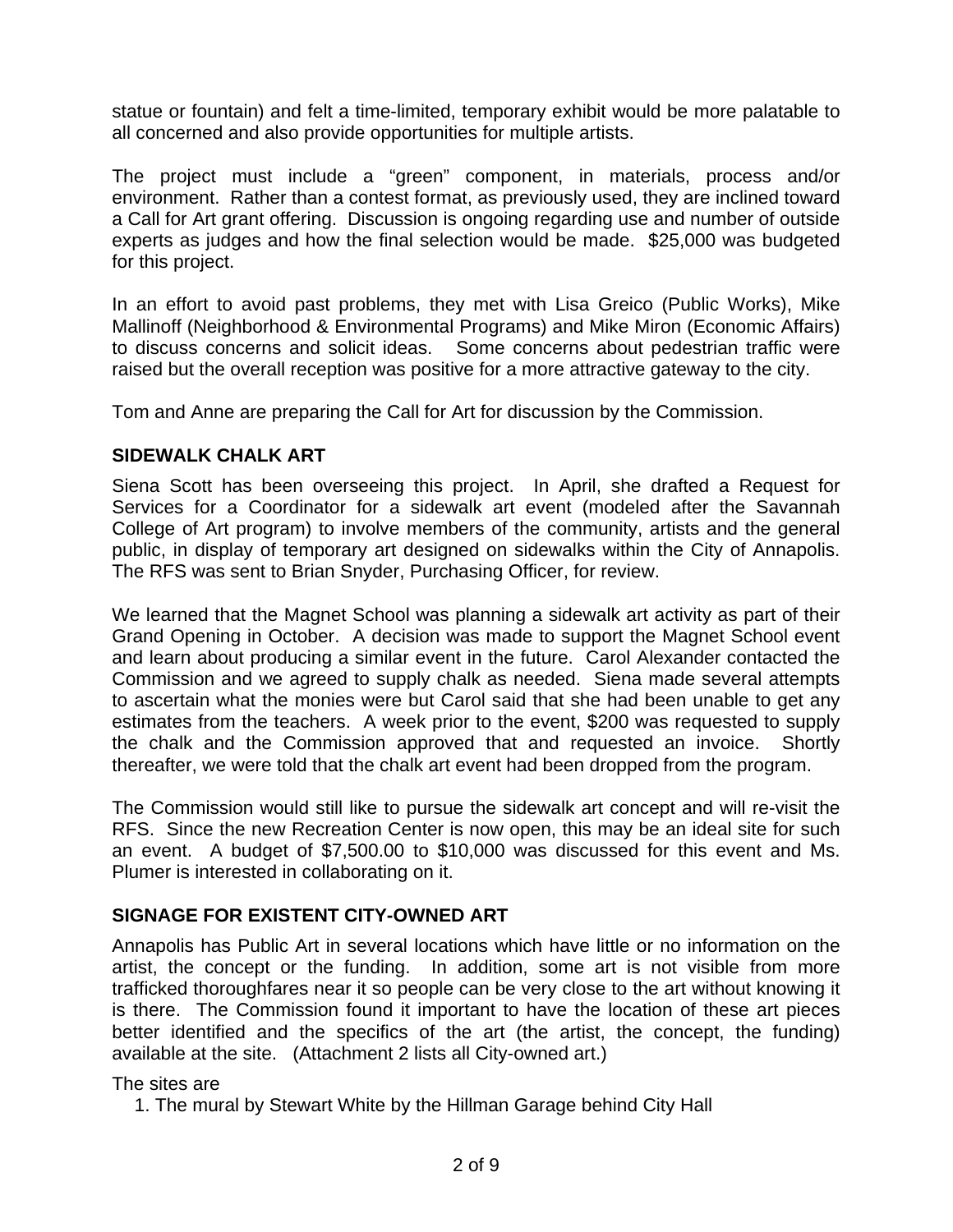- 2. The murals by Cynvia Arthur Rankin and Diane Monday at the Stanton Center:
- 3. Art currently located in the City Council chambers in City Hall which includes three portraits by Aletha Kuschan, four photographs by Marion Warren, and three murals by Lee Boynton

A Request for Services was drafted, approved and sent to Brian Snyder. About a dozen other names (Arts organizations, galleries, etc.) were supplied to Mr. Snyder to use for this RFS.

A pre-bid meeting was held in June, 2009 and Art At Large (Sally Wern Comport) was the only attendee interested in submitting a proposal. She submitted the proposal and, after review by the Commission, a decision was made to remove the City Hall art from consideration. It was felt that the upcoming renovation might change the décor and also impact sign location.

There were two further meetings with Ms. Comport to fine-tune the proposal. Fabrication of the signs was added to the proposal and installation will be provided by the City. The final bid was for \$8,000.00 which was accepted. Ms. Plumer has supplied Ms. Comport with the journals kept by the artists who created the murals. The Commission will continue to work with Ms. Comport on design and location of directional and informational signage. McShane Glover headed this project.

#### **VANDALISM OF AIPPC ART**

Vandalism of the more accessible AIPPC art continues to be an ongoing problem and is considerably more costly than ongoing maintenance.

As mentioned in the last report, the Harlin piece by the Naval Academy gate was partially removed less than a week after installation. All repairs were done by Art At Large (Sally Wern Comport) and the cost was \$3547.00 which included both reinstallation and re-framing the mural to make it more difficult to remove.

At the end of 2008, The Stewart White mural by the Hillman Garage was spray-painted. The repair was done but it was tagged several times again. Three repairs were made and Stewart White was paid \$1500.00. Further vandalism occurred when one of the six pieces of art in Newman Park was stolen from the fence and there were signs of attempts made to remove others. Luckily, the stolen piece was quickly located by the Annapolis City Police who were in the area. It was able to be repaired, re-hung and new fasteners were substituted for the original ones. The new locking fasteners are less esthetically appealing but more of a deterrent to thieves. Parts, restoration, storage and re-installation were \$1515.00

With \$6562.00 paid out in one year to deal with vandalism, we have had several discussions on ways to protect the art. The Commission has looked at the lighting at the Hillman site and been assured that it is adequate. It was good news when Central Services decided to add surveillance cameras to the area.

We researched poly-carbonate coverings to keep the spray paint from seeping into the wall for both the Hillman and the Stanton Center murals. In February, Leela Alland in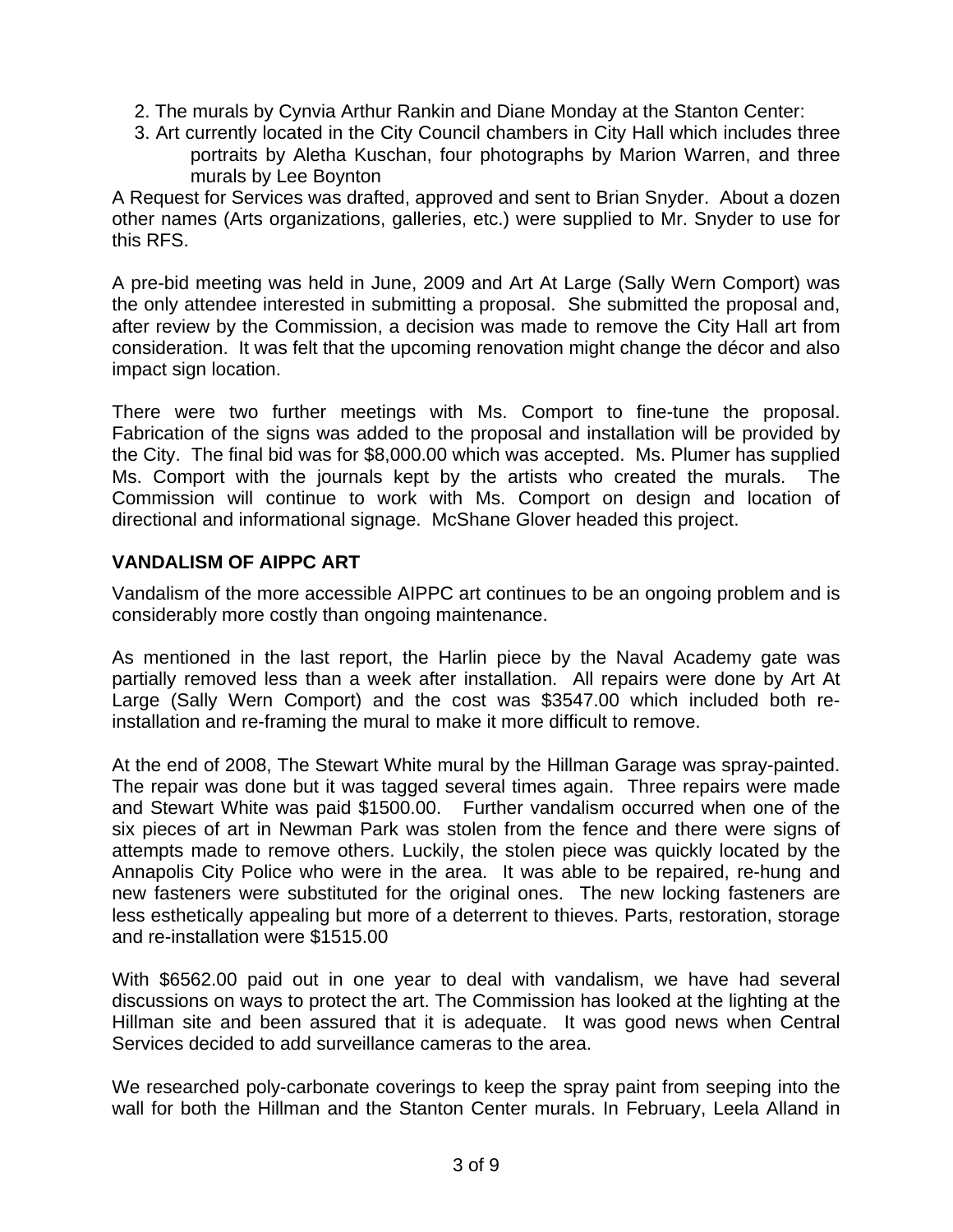Central Services, sent word that the Mayor was not interested in pursuing this. LeeAnn Plumer is testing using solar lights in some of the parks. The challenge is getting enough sunlight due to the tree canopy, building shadows, etc to keep the lights shining all night. If these lights prove viable, locations for the "charging cell" are a major consideration.

None of the sites currently have any information on who to call about vandalism. We are exploring placing plaques by city-owned art or, for some pieces, etching the information on the back of the art itself.

#### **GREEN/LIVING WALL**

After Siena Scott mentioned seeing a Green Wall in Madrid, AIPPC decided to look into this as a possibility in Annapolis. In *Azure Magazine (*May 2008), Lloyd Alter says,

"Green facades and living walls are outpacing green roofs as the environmentally correct way to wrap a structure. It's easy to see why: vertical gardens reduce cooling loads in summer by shading buildings; this "blanket effect" also cuts heating loads in winter, with the green layer acting as extra insulation. As the plants grow, they trap carbon dioxide and produce oxygen, and soak up such pollutants as lead and cadmium. Green walls absorb noise; help reduce the heat island effect, keeping cities cooler; and provide a habitat or insects and spiders, which in turn feed birds and bats. And, as Wright noted, these interventions can hide a lot of ugly buildings.

While green roofs are more efficient at minimizing stormwater runoff, vertical gardens have a big advantage over their horizontal counterparts: they are visible to the public, where a rooftop most often is not. That's no small consideration for an architect or client investing in a sustainable structure; they want people to see the work. And unlike green roofs, vertical gardens can more easily be retrofitted onto buildings without adding a significant structural load."

In addition to the environmental pluses, it is possible to create designs through using plants of varying colors and textures. The green wall becomes a living mural. This project has just begun - issues to be explored include:

- Learning about the different methods of creating green walls
- Considering site locations
- Maintenance: watering, winterizing, updating
- **\*** Estimating costs
- **& Researching federal or state monies**
- Creating a list of people/organizations for an RFP

McShane Glover is chairing this project and has formed a sub-committee to do the research. One issue to be addressed is that the AIPPC ordinance specifically excludes funding of landscaping projects. We have drafted legislation for the City Council's approval that would remove that restriction. Current members are Remy Agee, Terry Averill, Suzanne Pogell (as a liaison with the Environmental Commission) and Joanie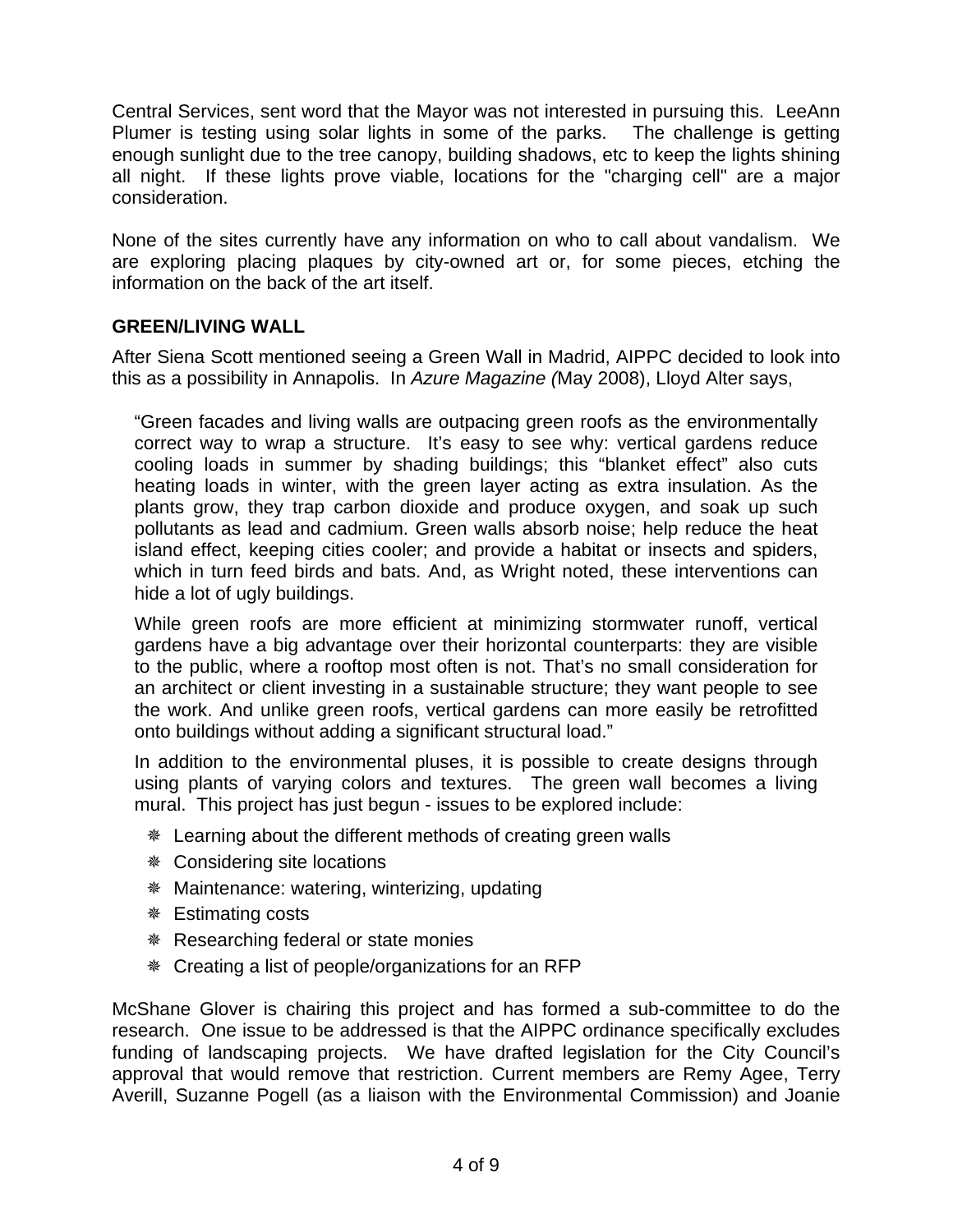Surrete. The project was discussed with Patricia Blick so she could share the information with anyone who might be interested.

# **ADMINISTRATIVE TASKS**

The Commission continues to be challenged by not having a full complement of members over the last four years. All current members are very committed but there are inevitable problems with attendance: child care, a vacation, a business emergency. It has been difficult to attain a quorum or to have the wo/manpower to tackle the tasks that need to be addressed. The removal of the ward-specific requirement for positions vacant over three months has given us more flexibility in the search.

The Commission has set up guidelines for funding and posted them on the website and moved away from a model of grant cycles where funding went primarily to non-profits for ongoing activities. A request for matching funds and mandated accountability are given an important place in the process. AIPPC is encouraging innovative projects which engage the public in art in unique and memorable ways and draw people into under-utilized areas of the city.

# **OTHER ACTIVITIES**

- 1. In 2008, AIPPC took over distribution of the brochure on *Art in Annapolis* that was printed in 2006. By providing economical pocket holders allowing the brochures to be easily visible on counters without taking up excessive space, we were able to get almost all of these brochures out where the public could use them.
- 2. In 2009, we had two representatives at Maryland Day for the Arts to lobby for maintaining adequate funding for the Arts.
- 3. As an adjunct to the inventory of the City-owned art, AIPPC is researching some of the history of the pieces, such as the Warren photographs, in an attempt to document the stories behind them.
- 4. Terry Averill continues to be on the board of the Art & Entertainment District and serves as the liaison from AIPPC.
- 5. The website has been updated with current information, including the funding guidelines, the Annual report and some graphics. An account was created with Constant Contact to build a mailing list for people inquiring about funding. There is still a great deal which we would like to do with the website, including a picture gallery and resource information for artists. A bookmark was designed and printed for distribution giving out the new URL of www.annapolis.gov/art (Cost =  $$46.75$ )

# **LOOKING TO THE FUTURE**

At periodic intervals, the Commissioners get together to discuss projects which might be of interest for the future. These sessions focus on creative ideas unfettered by details of location, viability, etc. Some ideas have been: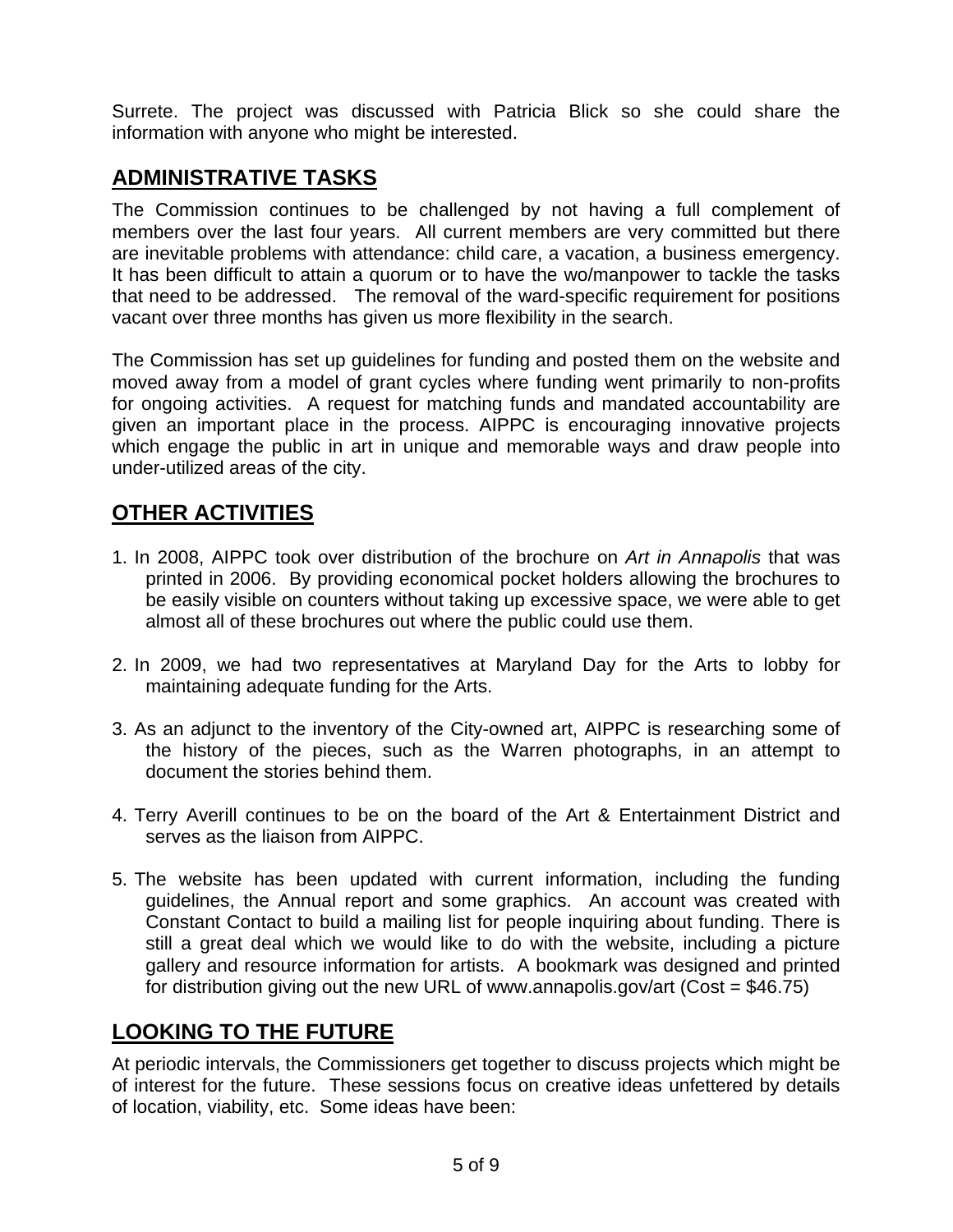- *Open Air Performances:* Portions of plays or music performed in "regular" settings. For example, an aria performed by a singer strolling through First Sunday.
- *"What Can You Imagine" RFP*: An open-ended RFP for a specific amount coupled with a request for the most creative idea to enhance Annapolis' artistic life.
- *Permanent art piece for Recreation Center:* Example of Air & Space Museum
- *Kinetic Art:* Art that changes in response to wind and/or solar. Example of winddriven sculpture (Highland Center, Provincetown, MA)
- *Use of vacant buildings to display art*: Main Street did some of this. Perhaps rather than large-scale prints, use of clothesline to hang original art?
- *Suggestions to beautify all parking garages*
- *Night of outdoor performance art in A&E District*
- *Time-limited Sculpture creation from recycled materials*

## **CONCLUSION**

The Arts are an important part of the lifestyle of Annapolitans and a significant contributor to the economic base of the City. One-tenth of one percent of the general fund is the annual amount requested for the AIPPC fund in the budget. It is not an exorbitant amount of money to allot for artistic endeavors throughout the City. Gloria Steinem said, "We can tell our values by looking at our checkbook stubs." The Art In Public Places Commission recognizes that the economic times are "challenging" but are hopeful that the City will continue to appreciate and support art in Annapolis.

MG/1.15.10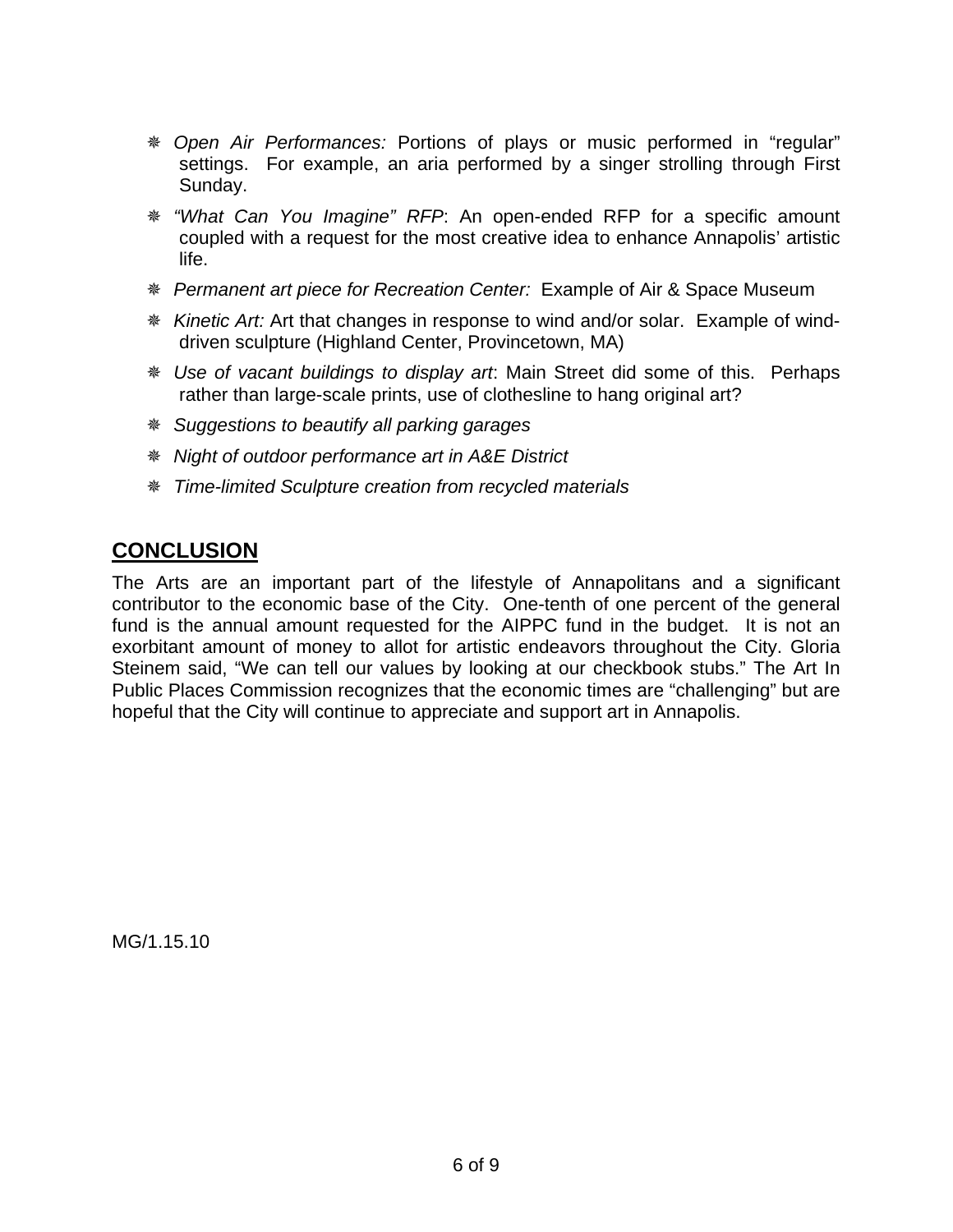#### **Attachment 1**

#### **ART IN PUBLIC PLACES COMMISSION (City Code Section 6.24.030)**

- **COMPOSITION:** Nine residents of the city; one from each ward and one appointed at large. Term - three years. Appointed by Mayor, confirmed by Aldermen.
- **DUTIES:** To adopt guidelines and procedures which identify suitable art objects for city property, and to facilitate the preservation of art objects and artifacts that may be displayed in public places. To prescribe a method for the competitive selection, acquisition and display of art, and for the presentation of performing arts, in public places. To establish other matters appropriate to the administration of the placement of art or the promotion of the performing arts in public places.
- **MEETINGS:** 3<sup>rd</sup> Wednesday of the month, 5:30 pm Maryland Hall
- **LIAISON:** LeeAnn Plumer 410.263.7958; laplumer@annapolis.gov

| <b>MEMBERSHIP:</b> |                                                                                                           | <b>APPOINTED</b> | <b>EXPIRES</b> |  |
|--------------------|-----------------------------------------------------------------------------------------------------------|------------------|----------------|--|
| Ward 1             | McShane Glover<br>124½ Archwood Avenue<br>Annapolis, MD 21401<br>(W) 410.268.8232<br>mcshane@mcnote.com   | 7/1/2009         | 6/31/2012      |  |
| Ward 2             | Anne Palumbo, Ph.D<br>1 Steffen Point<br>Annapolis, Md 21401<br>410.216.9988<br>pala3636@aol.com          | 7/31/2008        | 6/31/2011      |  |
| Ward 3             |                                                                                                           |                  |                |  |
| Ward 4             | <b>Tom Fridrich</b><br>75 Spa Road<br>Annapolis, MD 21401<br>(C) 410.703.7070<br>tfridrich@mdhallarts.org | 7/1/2009         | 6/31/2012      |  |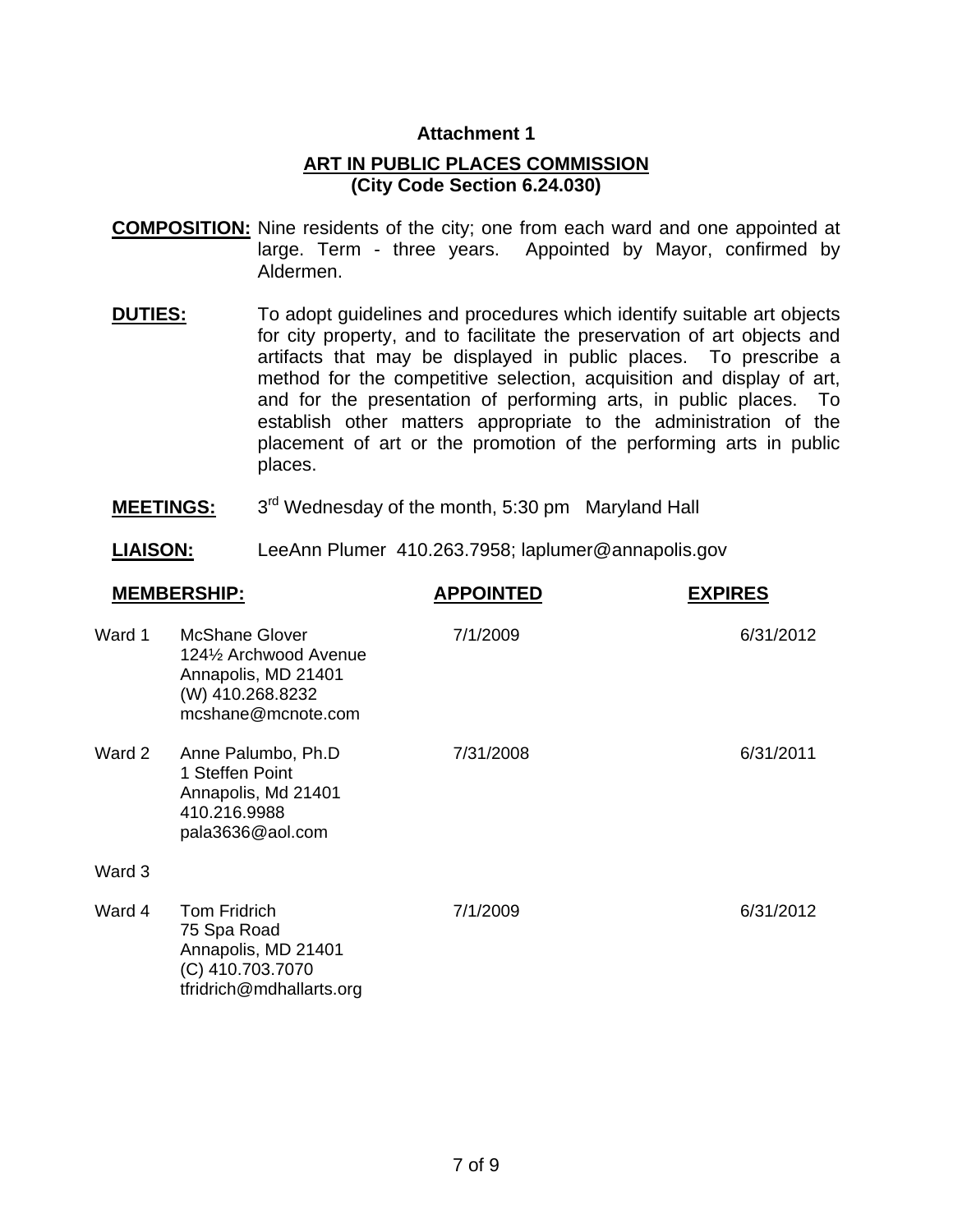| Ward 5   | <b>Siena Finley Scott</b><br>308 Carriage Run Rd.<br>Annapolis, MD 21403<br>(H) 410.267.9778<br>(C) 410.279.2730<br>wscott003@aol.com | 7/31/2008 | 6/31/2011 |
|----------|---------------------------------------------------------------------------------------------------------------------------------------|-----------|-----------|
| Ward 6   |                                                                                                                                       |           |           |
| Ward 7   | Leslie Edinberg<br>9 Leeward Court<br>Annapolis, MD 21403<br>(H) 410.263.1375<br>(W) 410.263.5544 x. 19<br>ledinberg@mdhallarts.org   | 7/1/09    | 6/31/2012 |
| Ward 8   | <b>Terry Averill</b><br>219 Chesapeake Ave<br>Annapolis, MD 21403<br>(W) 410.268.0179<br>arch.plan@verizon.net                        | 6/19/2006 | 6/31/2010 |
| At Large |                                                                                                                                       |           |           |
| Staff:   | Tami Hook<br>410.544.5622<br>tamiboo34@hotmail.com                                                                                    |           |           |
|          | LeeAnn Plumer<br>273 Hilltop Lane<br>Annapolis, MD 21403<br>410.263.7958<br>laplumer@annapolis.gov                                    |           |           |